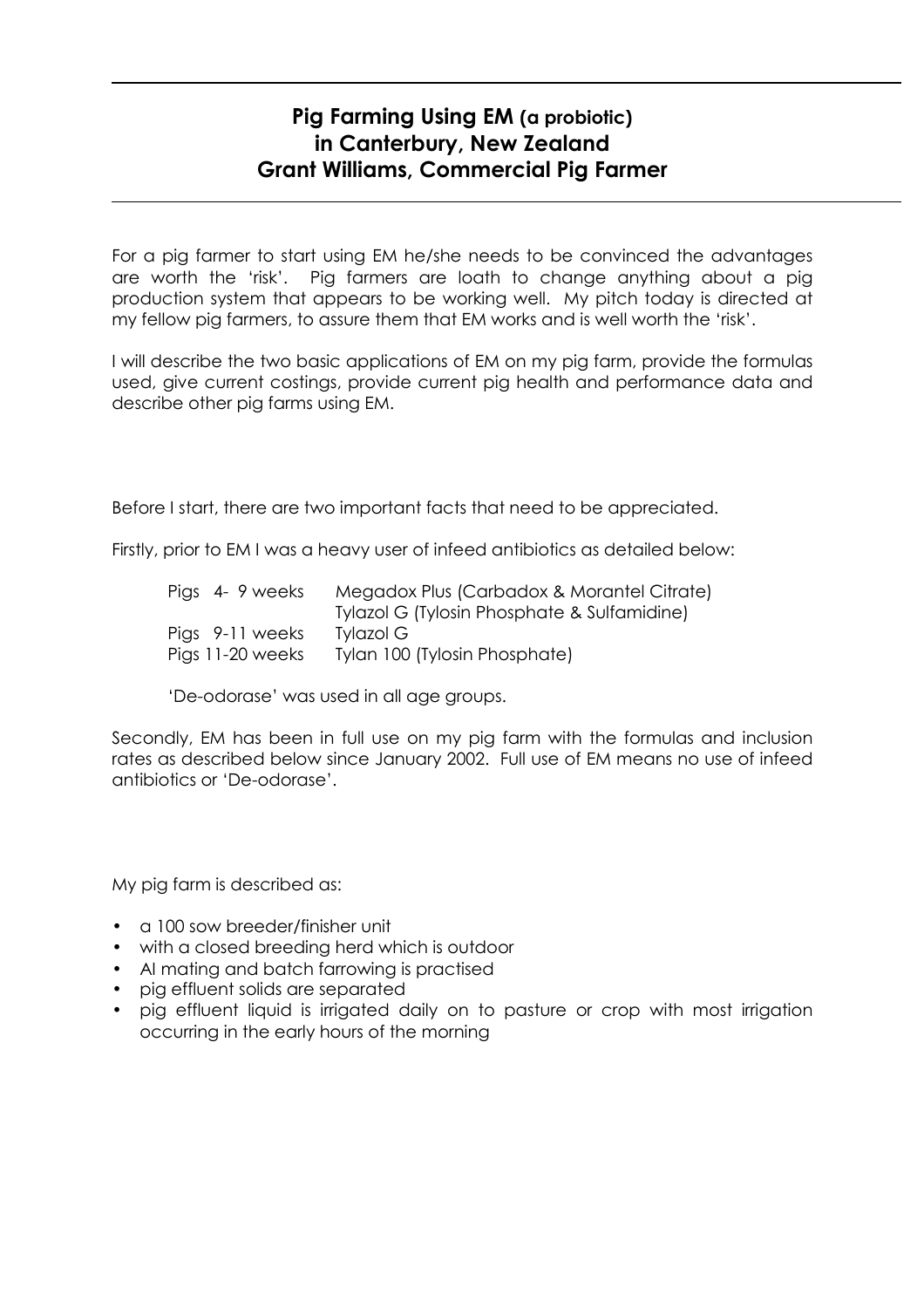The initial attraction of EM for me was its reputed odour controlling properties. Effective odour control using EM requires a two pronged approach. The first is the feeding of **bokashi** directly to pigs.

Bokashi is a fermented feed additive derived from EM.

The second is the administration of **extended EM** directly into the pig effluent collection system. Extending EM just means allowing the original microbes in a quantity of stock EM to multiply and produce a greater quantity of EM.

I make **bokashi** by mixing 90 litres of a solution containing:

- 6 litres of EM (stock)
- 6 litres of molasses (which may need to be dissolved to mix properly)
- water

With 360 kg of clean barley hammer milled with a 4mm screen. The 90 litre solution is added slowly to the milled barley mixing in a one tonne ribbon mixer. The slowness is to ensure thorough mixing and avoid clogging the mixer. If I had a choice a tumble or paddle mixer would be used.

The moist EM barley mixture is then transferred to three 120 kg black sealable plastic drums and left to 'brew' for a minimum of fourteen days before use. The drums sit on a wooden pallet to keep them off the possibly cold concrete floor of my feed shed. Once a drum is opened for use there is now need to reseal.

Bokashi is included in pig diets at the following rates:

| Pigs 4 - 7 weeks    | 2.5%    |
|---------------------|---------|
| Pigs 7 - 9 weeks    | 2.0%    |
| Pigs $9 - 13$ weeks | 1.5%    |
| Pigs 13 plus weeks  | $1.0\%$ |

In response to the recent outbreak of the pig disease PMWS I have started to include Bokashi at 1.5% in the lactating sow diet.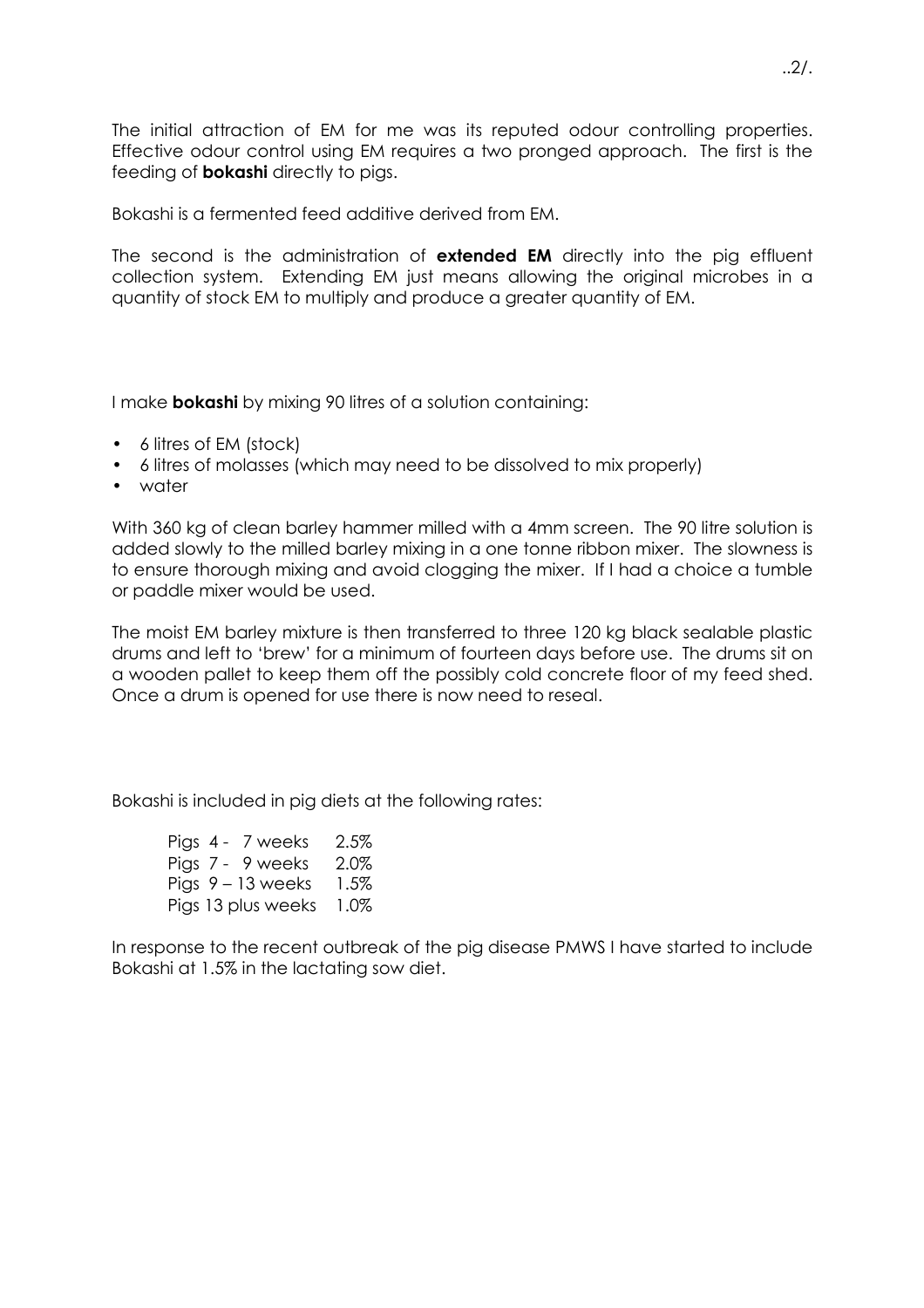Cost of Bokashi (360 kg) is detailed below:

| • 360 kg barley (\$250/tonne delivered)<br>• 6 litres of EM (stock) – (current price \$258/20 litres)<br>• 6 litres of molasses (current price \$140/200 litres)<br>• milling and labour (takes me approx. two hours) | \$90.00<br>\$77.40<br>\$4.20<br>\$40.00 |
|-----------------------------------------------------------------------------------------------------------------------------------------------------------------------------------------------------------------------|-----------------------------------------|
| Total                                                                                                                                                                                                                 | \$211.60                                |

Using the average inclusion rate of 15 kg per one tonne of pig feed, the cost per tonne of Bokashi is \$8.82.

I make **Extended EM** by mixing up a solution in a 130 litre non sealable\* plastic drum that contains:

- 6 litres EM (stock)
- 6 litres molasses (may need to be dissolved)
- 118 litres of clean water

The solution is heated by a fish tank heater which aids the extension process and left to brew for a minimum of seven days before use. EM will extend without the use of a heater, it just takes a little longer.

Cost of Extended EM (130 litres) is detailed below:

| • 6 litres EM (stock) – (current price $$258/20$ litres)<br>• 6 litres molasses (current price \$140/200 litres)<br>$\bullet$ $\alpha$ labour | \$77.40<br>\$4.20<br>\$20.00 |
|-----------------------------------------------------------------------------------------------------------------------------------------------|------------------------------|
| Total                                                                                                                                         | \$101.60                     |

I use 6 litres of extended EM per day for 400 pig places (9 weeks and over) Daily cost of Extended EM is \$4.69.

As all pig farmers know the performance of their pigs depends upon many factors including genetics, weaning weights, shed design, stocking density, food formulations, slaughter selection criteria and so on. Whatever advantages a particular pig farm has, they need to be maximised by having healthy pigs.

\* I understand a sealable container is preferable.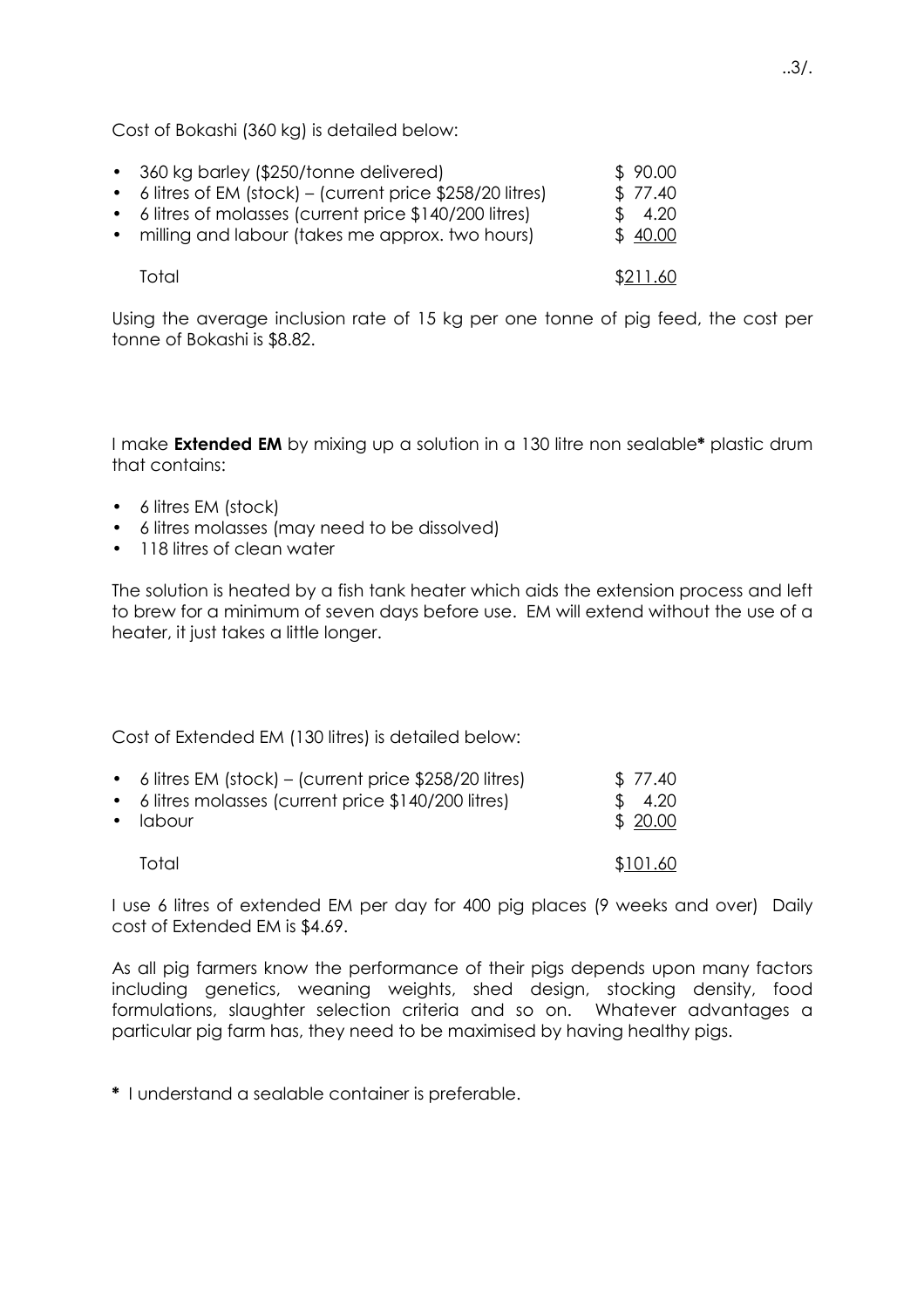## Health Status of my Pig Farm

As an indication of pig health I always check the Assessment of Pleurisy mod/severe in the weekly pig health report. With heavy antibiotic use, as detailed previously the average percentage of pigs killed showing signs of pleurisy m/s was 1.7% or less. During the transition period to full EM use that percentage rose up to and briefly beyond the district average. By January 2002 with EM in full use the percentage of pigs with pleurisy had fallen to 1.79% compared to a district average of 2.59%.

My current pleurisy m/s average is 1.84% compared to the district average of 3.03%.

Enzootic pneumonia is virtually non existent. For the period 1 November 2005 to 24 April 2006 one pig was assessed with enzootic pneumonia (mild) and one pig was assessed with enzootic pneumonia (average score).

## Performance of my Pig Farm

Because pig performance is affected by many factors it is hard to assess the role of EM. I have therefore attached the grading results for 20 pigs sent to slaughter on  $24<sup>th</sup>$ April 2006 and invite my fellow pig farmers to make their own judgements. Those 20 pigs included the bottom 10% of one batch (age 19.5 weeks) and the top 10% of the next batch (age 16.5 weeks).

Bottom 10% age 19.5 weeks Top 10% age 16.5 weeks Average weight 61.7 kg Average weight 65.5 kg

The health assessments for the 20 pigs had nothing to show.

The other pig farm in Canterbury using EM belongs to Anne & Dave Tocker of Sefton, Rangiora. Their pig farm is totally indoors and uses a pond system to treat pig effluent. Because of water supply problems some recycling of effluent around the collection system is necessary. Again the initial attraction of EM for the Tockers was it's odour controlling reputation.

After visiting my pig farm for a demonstration and armed with the EM formulas I use, Anne & Dave began the transition to full EM use in March 2004.